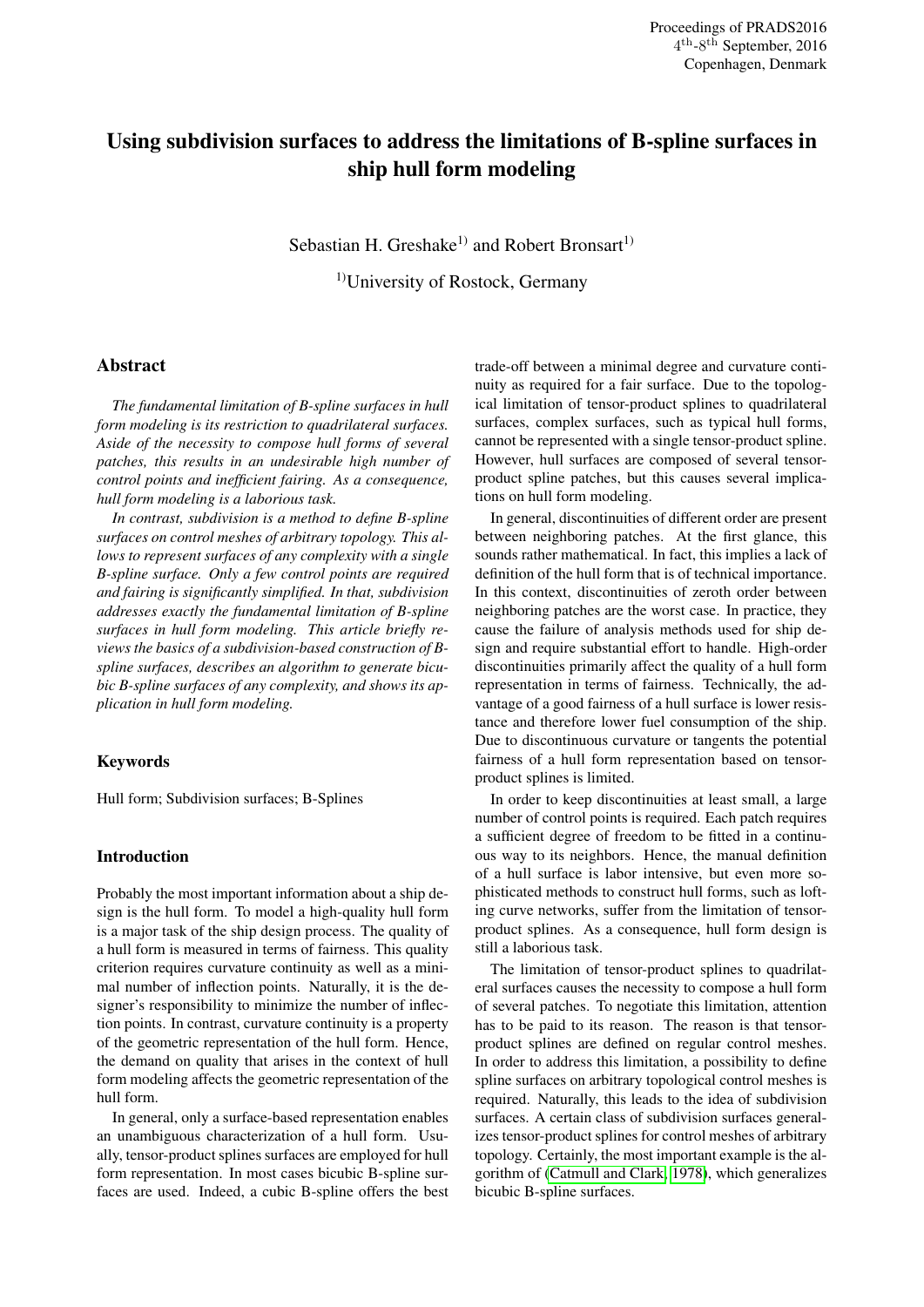## Related work

Tensor-product B-splines are commonly used for hull form representation. However, the limitation of tensorproduct splines to quadrilateral surfaces is recently identified by [\(Sharma et al., 2012\)](#page-7-0) as incompatible to the generally non-quadrilateral surface of a hull form. Aside of the necessity to compose a hull form of several patches, this results in an undesirable high number of control points and inefficient fairing. To address the limitation of tensorproduct splines is classified as a key issue to improve hull form modeling. This conclusion is justified by [\(Koel](#page-7-1)[man and Veelo, 2013\)](#page-7-1). In addition, a variety of possible solutions is provided. They can be roughly categorized into two groups: solutions that support the user in the construction of a set of ordinary tensor-product patches that join smoothly, and solutions that overcome the limitations of tensor-product splines in using an alternative surface construction. Though not identified as such, all proposed solutions of the second group belong to a certain class of subdivision surfaces.

This class of subdivision surfaces contains subdivision algorithms to generate B-spline surfaces on control meshes of arbitrary topology. From an analytical point of view they are spline surfaces with singularities at extraordinary points of the domain, but subdivision allows to remove those singularities. This is the appropriate setup to evaluate analytical properties of the surface exactly and therefore suitable to meet engineering demands. However, this setup requires the subdivision algorithm to be stationary. Refer to the subsequent section for a brief description of this approach to subdivision surfaces, or to the monograph of [\(Peters and Reif, 2008\)](#page-7-2) for a comprehensive introduction in the uniform setting.

The most prominent examples are the subdivision algorithm of [\(Doo and Sabin, 1978\)](#page-6-1), which generalizes biquadratic tensor-product splines, and the algorithm of [\(Catmull and Clark, 1978\)](#page-6-0), which generalizes bicubic tensor-product splines. In addition, [\(Stam, 2001\)](#page-7-3) and (Zorin and Schröder, 2001) provide generalizations for B-spline surfaces of arbitrary degree. All of these algorithms are stationary, but restricted to uniform B-splines.

Non-uniform B-splines are addressed by [\(Sederberg](#page-7-5) [et al., 1998\)](#page-7-5) for biquadratic and bicubic surfaces. However, the algorithms are non-stationary, but utilization of certain constraints for the knot vector yields a stationary algorithm, see [\(Sederberg et al., 2003\)](#page-7-6). Furthermore, a special type of control point, the T-point, gives additional freedom to refine the control mesh locally. Another algorithm that generalizes non-uniform bicubic B-spline surfaces is described by (Müller et al., 2006) and later improved in (Müller et al., 2010). In vicinity of extraordinary points uniform subdivision is used, whereas nonuniform subdivision is restricted to regular parts of the control mesh. In fact, both algorithms blend between uniform and non-uniform subdivision. The first algorithm is non-stationary and the second algorithm is stationary. Finally, [\(Cashman et al., 2009\)](#page-6-2) describes a stationary algorithm for non-uniform B-spline surfaces of any odd degree.

The most important application of non-uniform Bsplines is the boundary behavior of open surfaces. A convenient boundary behavior of B-spline surfaces utilizes multiple knot lines on the domain boundaries. Furthermore, it is possible to define interior creases using multiple knot lines. However, none of the subdivision algorithms for non-uniform B-splines permits multiple knot lines at irregular knots. Hence, the application of nonuniform modeling features is limited to regular configurations.

Instead of using multiple knot lines, a local modification of the subdivision algorithm allows to introduce similar features to subdivision surfaces that are not constrained to certain topological configurations. A common modification for bicubic surfaces is given by [\(Hoppe](#page-6-3) [et al., 1994\)](#page-6-3) and later improved by [\(Biermann et al.,](#page-6-4) [2000\)](#page-6-4). An approach to integrate features in subdivision surfaces of arbitrary degree is described by [\(Stewart and](#page-7-9) [Foisy, 2004\)](#page-7-9).

Subdivision surfaces have gained wide popularity in other fields, such as animation movies. In this field they replaced tensor-product splines for the representation of complex objects. However, in the maritime industry they are still rarely used. An application of non-uniform subdivision surfaces for hull form design is shown by [\(Seder](#page-7-10)[berg and Sederberg, 2010\)](#page-7-10). Multiple knot lines are used to introduce features such as chines and knuckles to the hull form. The presented examples are rather simple and lack the complex transitions of the fore and aft body found in typical hull forms of merchant vessels. Due to the topological restriction of multiple knot lines to regular configurations, it would be interesting to see how such complexities are handled compared to the approach presented in this article. In [\(Greshake and Bronsart, 2015\)](#page-6-5) it is shown that discontinuities between neighboring tensorproduct patches limit the quality of a hull form representation. It is demonstrated that a hull form representation based on subdivision surfaces yields a significant improvement of quality due to the fact that those discontinuities are avoided. Finally, [\(Lee et al., 2004\)](#page-7-11) proposes a method to generate a subdivision surface based on a network of ship lines. Indeed, they show that a subdivisionbased representation of hull forms is compatible to this widely used method of hull form modeling. However, they use an ordinary Catmull-Clark subdivision surface and therefore they are not able to consider feature curves in the lines network.

## Surface representation

Often tensor-product B-spline surfaces are simply called B-spline surfaces or, in order to refer to its most general form, they are called NURBS surfaces. The term *tensorproduct* is usually omitted. However, in this context it is essential to refer explicitly to tensor-product or subdivision surfaces. Both terms may involve B-spline surfaces, but the difference that is emphasized is the mathematical approach to construct them. To clarify this difference, the subsequent material briefly reviews the fundamen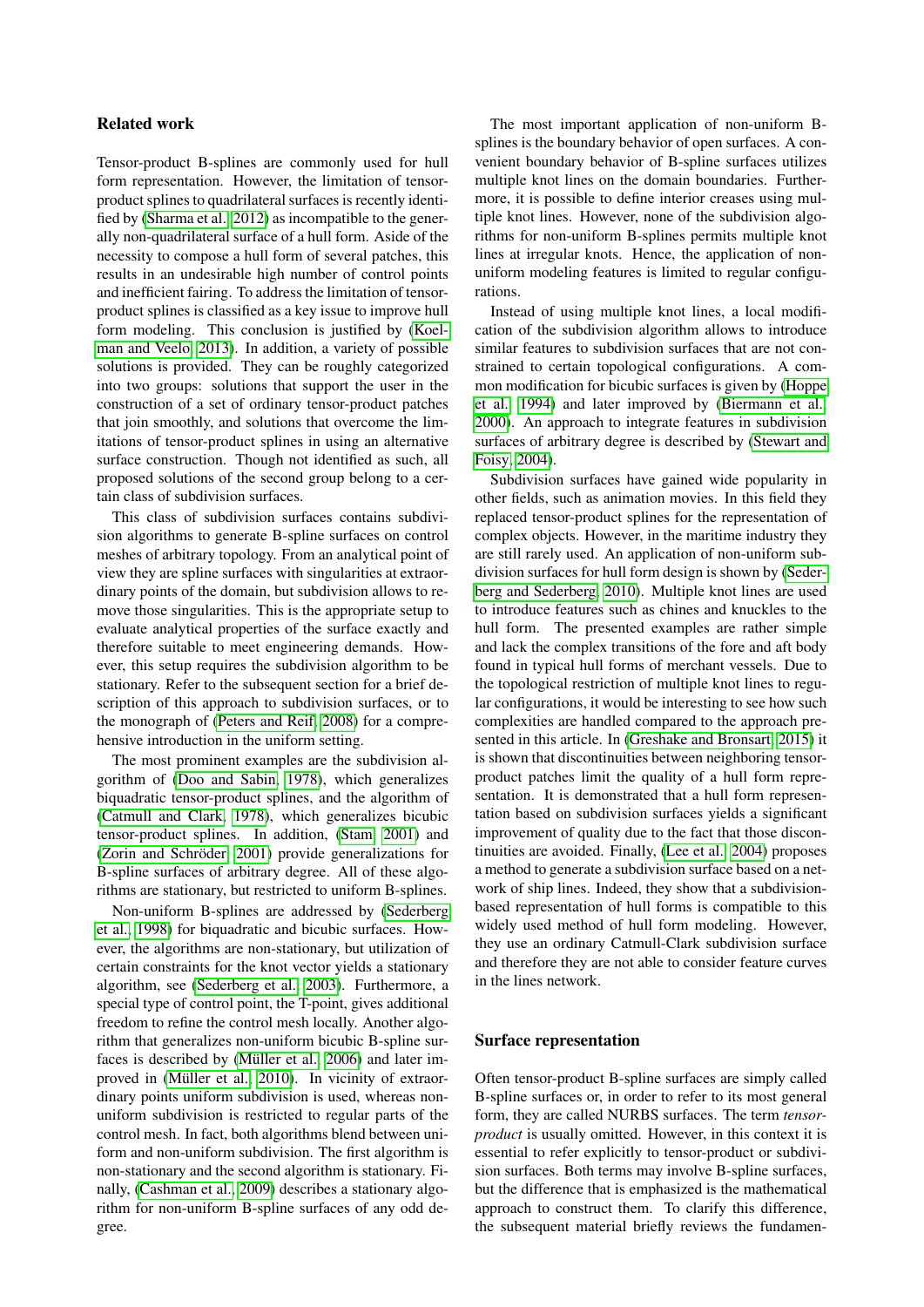tals of tensor-product B-splines and then introduces the subdivision-based construction of B-spline surfaces. Providing this theoretical foundation to the community, the authors seek to resolve common misconceptions about subdivision surfaces and to legitimate them as suitable successor for tensor-product B-splines in the field of hull form modeling.

#### *Tensor-product B-spline surfaces*

A tensor-product B-spline surface is a continuous map

$$
\mathbf{x} : \Sigma \to \mathbb{R}^3 \tag{1}
$$

where, for convenience,  $\Sigma = [0,1]^2$  is restricted to the unit square, and

<span id="page-2-0"></span>
$$
\mathbf{x}(s,t) = \sum_{i=0}^{n} \sum_{i=0}^{m} b_i^p(s) b_j^q(t) \mathbf{q}_{ij}
$$
 (2)

for all  $(s, t) \in \Sigma$ . The B-spline functions  $b_i^p$  and  $b_j^q$ are piecewise polynomials of degree  $p$  and degree  $q$  respectively, and  $q_{ij}$  forms a regular grid of control points. To compute the B-spline functions a bit more information is necessary: the knot vectors  $[s_0, ..., s_{n+p+1}]$  and  $[t_0, ..., t_{m+q+1}]$  respectively.

At the first glance, the mathematical setup might look excessive, but it is as simple as to take all pairs  $(s, t)$  from the unit square [0, 1] and to map them to points in  $\mathbb{R}^3$  using equation [2.](#page-2-0) The particular properties of the B-spline functions ensure that the result will be a smooth surface.

#### *Subdivision surfaces*

The subsequent material introduces subdivision surfaces as generalized B-spline surfaces. It is a brief description of the essential concepts presented in the monograph of [\(Peters and Reif, 2008\)](#page-7-2).

A generalized spline surface is a continuous map

$$
\mathbf{x}: \mathbf{S} \to \mathbb{R}^3 \tag{3}
$$

where S denotes the domain. The domain is composed of a set of indexed cells  $\Sigma = [0, 1]^2$  that are glued together. The domain is topologically unrestricted, what means that an arbitrary number of cells is allowed to meet in a common point.

The restriction of the generalized spline surface x to a certain cell of its domain

$$
\mathbf{x}_i : \Sigma \ni (s, t) \mapsto \mathbf{x}(s, t, i) \in \mathbb{R}^3 \tag{4}
$$

is called a patch. Indeed, this is identical to compose a complex surface of several patches. However, those patches are now treated rigorously as a single surface.

The next step is to utilize the notion of a generalized spline in order to define B-spline surfaces on control meshes of arbitrary topology. Initially, the restriction of the generalized spline surface to a certain patch is expressed in terms of equation [2.](#page-2-0) An example, which is reasonable in the context of hull form representation, is a bicubic tensor-product B-spline surface

<span id="page-2-2"></span>
$$
\mathbf{x}_{i}(s,t) = \sum_{i=0}^{3} \sum_{i=0}^{3} b_{i}^{3}(s) b_{j}^{3}(t) \mathbf{q}_{ij}
$$
 (5)

where  $b_i^3$  and  $b_j^3$  shall denote uniform cubic B-spline functions and  $q_{ij}$  forms are regular grid of  $4 \times 4$  control points. This example is shown in the left part of Figure [1.](#page-2-1) A simplified outline of the surface is shown in gray. The



<span id="page-2-1"></span>Figure 1. Connection of uniform bicubic B-spline patches with second-order continuity. Left: A simplified outline of a single patch and its control mesh. Right: Smooth connection of two patches. Curvature continuity is provided because both patches share a part of their control meshes.

control mesh and the control points are shown in black.

To be useful, the generalized spline surface should offer the same smoothness properties as the patches. Therefore, neighboring patches are connected with secondorder continuity as shown in the right part of Figure [1.](#page-2-1) Apparently, second-order continuity is obtained because both patches share a subset of their control points. However, to apply second-order continuity between neighboring patches it is much easier to define a single control mesh for all patches and to identify the corresponding subsets of the mesh with the individual patches. To clarify this concept, consider the example from Figure [1.](#page-2-1) The generalized bicubic B-spline surface consists of two patches and is defined on a single control mesh of  $5 \times 4$ control points. The subset of  $4 \times 4$  control points highlighted with black dots is identified with left patch, and the subset highlighted by empty circles is identified with the right patch. The overlap of both subsets ensures second-order continuity between both patches.

However, this does not enable irregular meshes as shown in Figure [2a](#page-3-0). For simplicity only a part of the control mesh around the extraordinary control point in the center is shown. The rest of the mesh is assumed to be regular. Therefore, the outer ring of patches is well defined in terms of equation [5.](#page-2-2) In contrast, the inner patches do not posses any tensor-product representation due to the irregularity of the control mesh. For the patches incident to extraordinary point it is not clear what points should be chosen to define a regular subset of  $4 \times 4$  control points. Refer to the highlighted patch and control points in Figure [2a](#page-3-0) for confirmation.

At this stage, a surface representation is introduced that allows to define a B-spline surface composed of sev-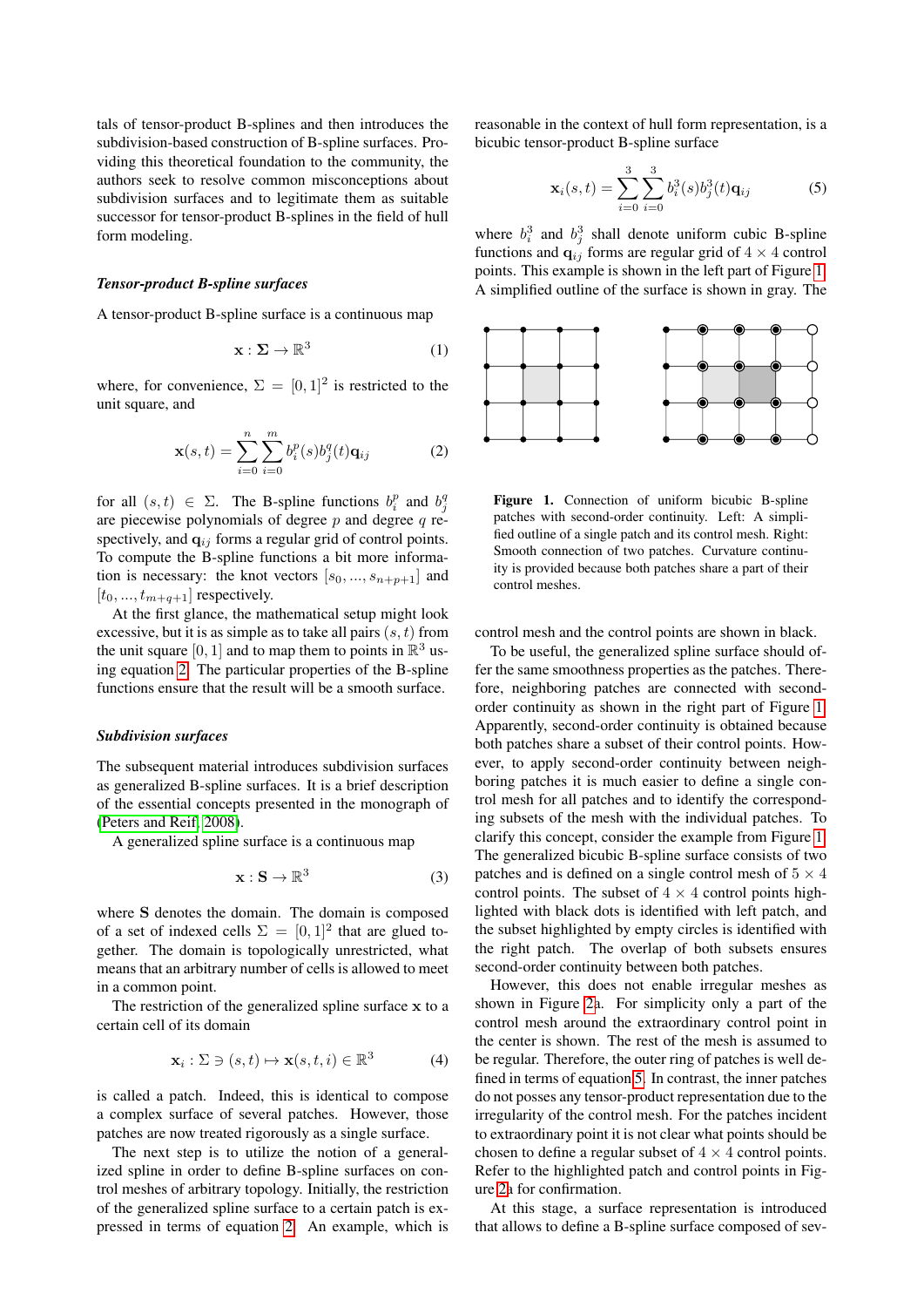

Figure 2. A generalized spline surface with an irregular control mesh. Patches incident to the extraordinary control point cannot be defined in terms of tensor-product splines. However, subdivision allows to add further rings of tensor-product spline patches in vicinity of the extraordinary point.

eral tensor-product B-spline patches on a single control mesh. Furthermore, a certain level of continuity between neighboring patches is guaranteed. This representation is called a generalized B-spline surface, but the ultimate goal to define B-spline surfaces on irregular control meshes is, so far, not achieved. The final step to enable irregular control meshes requires an instrument called *subdivision*.

One step of subdivision splits every patch of the surface into four patches. The surface does not change, but the number of patches used to represent the surface increases. The challenge is to find a new control mesh for the patches that satisfies this condition. For the regular case, classical spline theory provides the appropriate tools for this task: knot refinement. The contribution of [\(Catmull and Clark, 1978\)](#page-6-0), [\(Doo and Sabin, 1978\)](#page-6-1), and other authors mentioned above is to provide a generalization of knot refinement for extraordinary configurations of the control mesh. This is called a subdivision algorithm.

To refine the control mesh allows to add another ring of tensor-product B-spline patches in vicinity of the extraordinary point as shown in Figure [2b](#page-3-0). It is easily verified that the new patches are connected with second-order continuity to its neighbors. A further step of subdivision adds a further ring of tensor-product splines, see Figure [2c](#page-3-0). Thus, subdivision generates a growing tensorproduct representation of a generalized spline surface in vicinity of extraordinary points. Indeed, this is the appropriate setup to access analytical properties of a generalized spline exactly, even in the presence of extraordinary points.

The generalized spline surface inherits its continuity properties form the regular connection of neighboring patches, except at extraordinary points. To analyze continuity at the extraordinary point is thoroughly dealt with in the monograph of [\(Peters and Reif, 2008\)](#page-7-2). In fact, the major task to construct a subdivision surface is to define subdivision rules for extraordinary points that guarantee a sufficient level of continuity.

## <span id="page-3-0"></span>Generalized bicubic B-spline surface

In this article, the subdivision algorithm of [\(Catmull and](#page-6-0) [Clark, 1978\)](#page-6-0) is used. The algorithm is a generalization of knot insertion for uniform cubic tensor-product B-splines. In addition, the surface may contain creases and corners as features. This is realized with a subset of the extensions proposed by [\(Biermann et al., 2000\)](#page-6-4). In general, the surface is curvature continuous  $(G^2)$  everywhere, but at extraordinary points it is only normal continuous  $(G<sup>1</sup>)$ .

## *Feature definition*

Features of the surface are defined based on tags applied to the control mesh. However, the choice of tags may be interdependent.

Edge tags: Edges of the control mesh can be tagged to be smooth or crease. By default, edges are smooth, except for boundary edges that are always creases.

Vertex tags: By default, vertices are smooth. Vertices incident to exactly two crease edges must be either tagged as a crease vertex or as a corner vertex. Vertices incident to a single crease edge are tagged as a dart vertex. Vertices incident to three or more crease edges are always tagged as corner vertices.

## *Control points*

Every subdivision step results in a new control mesh. The rules to compute new control points are given in this section. The presentation of the rules is based on the article of [\(Biermann et al., 2000\)](#page-6-4), but all rules are generalized for non-quad meshes. However, this generalization reproduces the original rules in case of a quad mesh.

Face points: For each face of the control mesh a new control point

$$
\mathbf{f}_i = \frac{1}{n} \sum_{i=1}^n \mathbf{p}_i
$$
 (6)

is computed as the average of the n vertices  $p_i$  defining the face.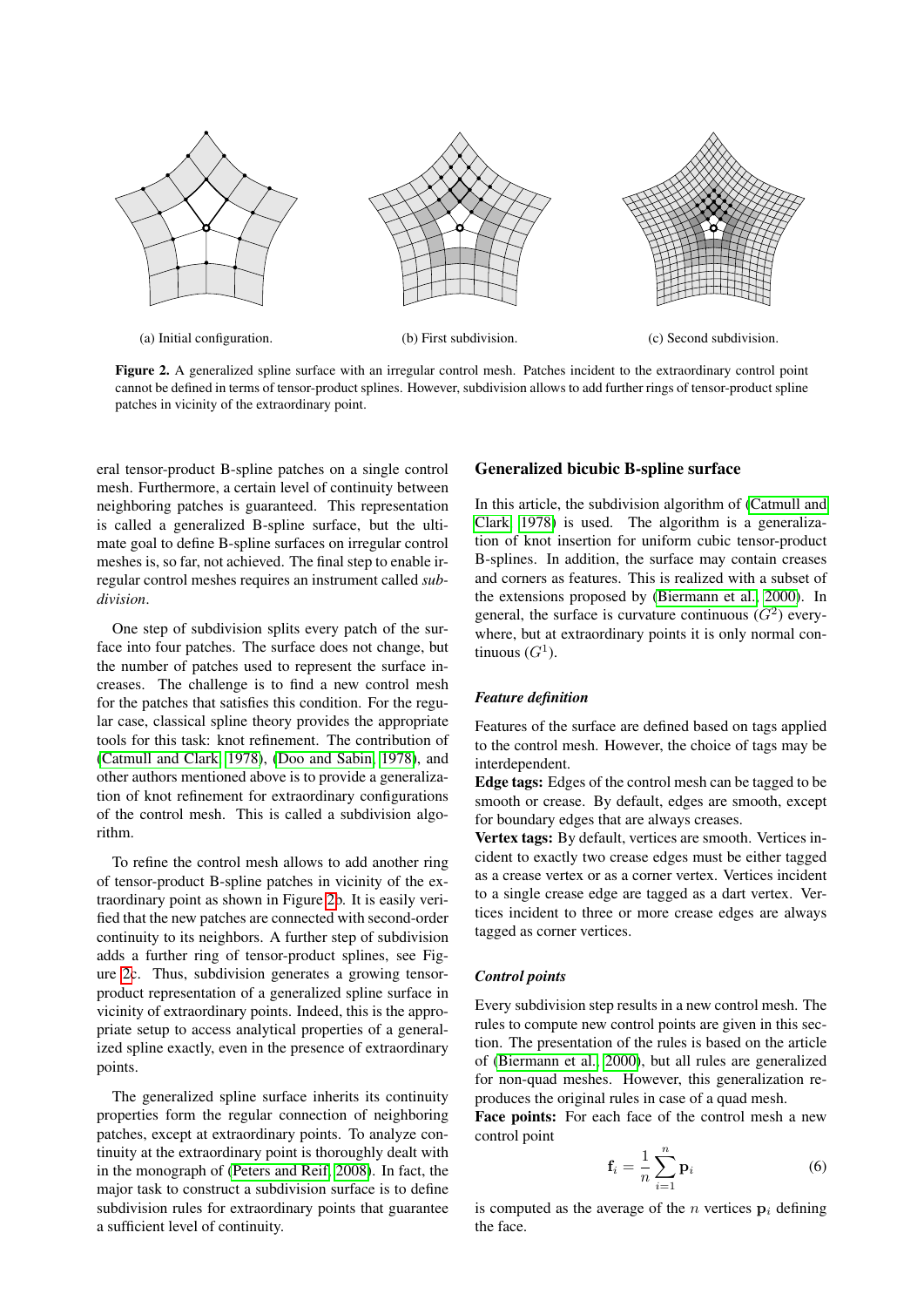Edge points: For each smooth edge of the control mesh a new control point

$$
\mathbf{e}_{i} = w_{1}\mathbf{p}_{1} + w_{2}\mathbf{p}_{2} + \frac{1}{4}(\mathbf{f}_{1} + \mathbf{f}_{2})
$$
 (7)

is computed as the weighted average of the vertices  $p_1$ and  $p_2$  defining the edge and the face points  $f_1$  and  $f_2$  of the two faces incident to the edge. The choice of weights  $w_1$  and  $w_2$  depends on the tags of  $p_1$  and  $p_2$ . If both vertices are (not) smooth the weights are simply  $w_1$  =  $w_2 = 1/4$ . If one vertex is smooth and the other vertex is not smooth, the weights are parametrized by  $\theta_k$  where  $k$  is the number of faces in the sector of the edge. The notion of a sector is illustrated in Figure [3.](#page-4-0)



<span id="page-4-0"></span>Figure 3. Crease edges of the control mesh are shown in bold and divide the mesh around the central vertex into sectors. Left: The mesh is divided into a sector of two faces and a sector of three faces. Right: A single sector of five faces, which is introduced by a crease that terminates in a dart.

Given the definition of a sector, the weight of the nonsmooth vertex is  $w = \frac{1}{2} \cos^2 (\theta_k)$  and the weight of the smooth vertex is  $w = \frac{1}{2} \sin^2 (\theta_k)$  with  $\theta_k = \pi/(4k)$  for a corner vertex,  $\theta_k = \pi/(2k)$  for a crease vertex and  $\theta_k = \pi/k$  for a dart vertex. The definition of  $\theta_k$  for corner vertices is modified in comparison to the original rules of [\(Biermann et al., 2000\)](#page-6-4).

For each crease edge of the control mesh a new control point

$$
\mathbf{e}_i = \frac{1}{2}\mathbf{p}_1 + \frac{1}{2}\mathbf{p}_2 \tag{8}
$$

is computed as the average of the vertices  $p_1$  and  $p_2$ defining the edge.

Vertex points: The rule for a new vertex point depends on the tag of the vertex. For each smooth or dart vertex of the control mesh a new control point is defined by

$$
\mathbf{v}_{i} = \frac{1}{n^2} \sum_{i=1}^{n} \mathbf{f}_{i} + \frac{1}{n^2} \sum_{i=1}^{n} (\mathbf{p}_{c} + \mathbf{p}_{i}) + \frac{n-3}{n} \mathbf{p}_{c} \quad (9)
$$

with  $f_i$  are the face points of the faces incident to the vertex,  $\mathbf{p}_i$  are the surrounding vertices and  $\mathbf{p}_c$  is the position of the old vertex. For each crease vertex a new control point

$$
\mathbf{v}_{i} = \frac{1}{8}\mathbf{p}_{1} + \frac{3}{4}\mathbf{p}_{c} + \frac{1}{8}\mathbf{p}_{2}
$$
 (10)

is computed as the weighted average of the adjacent crease vertices  $p_1$ ,  $p_2$  and the position of the old vertex  $p<sub>c</sub>$ . For each corner vertex a new control point is simply given by  $v_i = p_c$ .

## Hull form modeling

The first step to model a hull form is to define a set of feature curves that gives a rough outline of the surface and its breakdown into regions. The second step is to define a surface, or a sufficiently dense set of curves, that meets the constraints imposed by the feature curves and geometrically describes the regions in between.

## *Feature curves*

Feature curves subdivide the hull form into several regions and define the geometric transition of neighboring regions. Three basic types of features curves are used for hull form modeling: knuckle curves, tangent curves, and smooth curves.

Knuckle curves: A hull surface is position continuous  $(G<sup>0</sup>)$  across a knuckle curve. Neither the normals nor the curvature agree on the knuckle. A variant of a knuckle is an angle curve with a prescribed angle between the normals.

A knuckle curve is introduced to the generalized bicubic B-spline surface with a chain of crease edges. Dart vertices may be used in order to fade out knuckles smoothly.

Creases provide an intuitive way to define knuckles. However, the subdivision rules for creases that are presented above are equivalent to the natural boundary condition. As a consequence, the Gaussian curvature is always zero on a knuckle. This is potentially unfavorable in hull form modeling and affects the implementation of tangent curves. Several knuckle curves may meet at a corner, but the angle between two consecutive knuckles is limited to  $\alpha \leq 180^{\circ}$ .

Tangent curves: A hull surface is normal continuous  $(G<sup>1</sup>)$  across a tangent curve. Normal continuity requires the normals to agree, but normal direction may change along the tangent curve. In general, the curvature disagrees.

Tangent curves are realized on the generalized B-spline surface similar to knuckles. A chain of crease edges identifies the tangent curve. In addition, all faces incident to the crease edges are restricted to a common plane. This guarantees a common normal vector on the crease. However, this construction is also curvature continuous because the curvature component across a crease coincides and is always zero.

In comparison to the general definition of a tangent curve this implementation is quite limited. The surface is always  $G<sup>2</sup>$  across a tangent curve as opposed to the general definition that requires only  $G<sup>1</sup>$  continuity. Furthermore, it is not possible to change the normal direction along the tangent curve. Nevertheless, this construction is useful to realize two major applications of tangent curves in hull form modeling: the flat of side and the flat of bottom.

Smooth curves: A hull form is curvature continuous  $(G<sup>2</sup>)$  across a smooth curve. A smooth curve on the generalized B-spline surface is simply identified by a chain of smooth edges.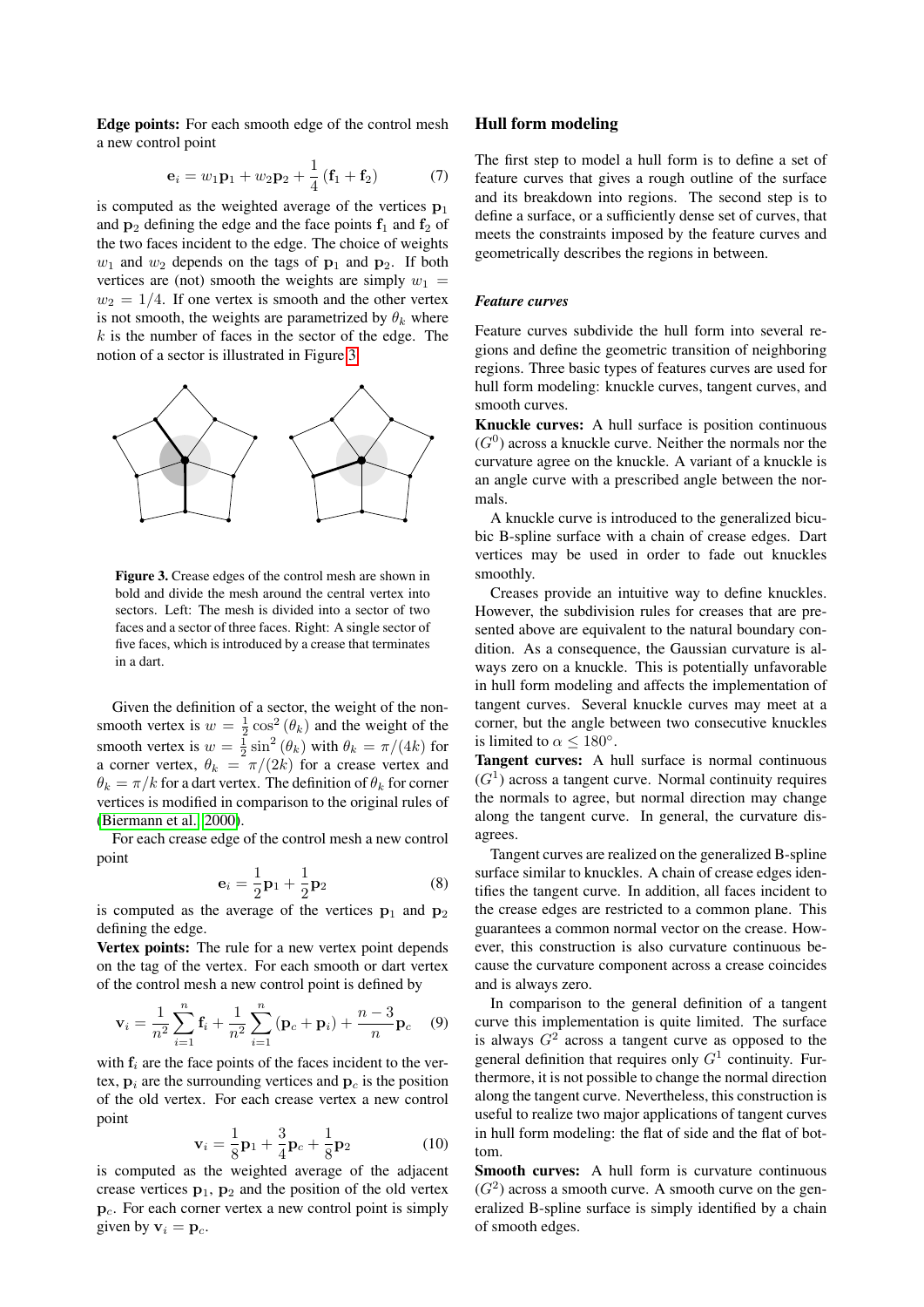#### *Modeling a Ro-Ro vessel*

Figure [4](#page-5-0) shows the hull form of a modern Ro-Ro vessel. A single generalized B-spline surface is used to represent the entire hull form. A lines plan, which is inferred from the surface, is shown in Figure [6.](#page-7-12) It provides the details about the hull form features that are realizable based on generalized bicubic B-spline surfaces. Furthermore, the lines plan conveys an impression of the fairness that is provided by generalized B-spline surfaces. It is emphasized that fair lines are supplied by default.



Figure 4. Hull form of a modern Ro-Ro vessel that is entirely represented by a single generalized B-spline surface. The vessel has a bulbous bow, a flat side and bottom, a pram type stern, and a skeg. The transition of the flat side into the bilge initially takes the form of a knuckle that gradually disappears towards the middle body.

Conventional hull form modeling, that is lines drawing but also most lines-based modeling software, is based on the methodology of interpolation. This method may come in two fashions: either additional lines are generated from the interpolation of an existing lines, alternatively surface patches that interpolate the lines are generated. Whatever flavor is employed, it is well-known that interpolation tends to oscillation. This tendency makes fairing of lines time-consuming. In addition, oscillations are the reason that it is almost impossible to change a given set of lines later on. Even small changes may result in heavy oscillations of other lines, making any previous efforts on fairing worthless. In contrast, a B-spline surface is based on the methodology of approximation. The control mesh of a B-spline surface is a coarse outline of the desired shape. The final surface approximates the control mesh with well-defined behavior. Most importantly, the surface does not oscillate more often than its control mesh oscillates, also known as the variation diminishing property.

Unfortunately, this advantage of B-spline surfaces cannot be utilized with tensor-product surfaces. The representation of hull forms needs several patches that are continuously fitted to each other, but this requires a high number of control points. Most control points are required to maintain smooth transitions between neighboring patches. However, it is difficult to minimize oscillations when the number of control points is high and a lot of points are constrained by continuity requirements. This problem is avoided with generalized B-spline surfaces. The representation of hull forms requires only a small number of control points as shown in Figure [5.](#page-6-6) The control mesh consists of about 120 control points, where approximately 15 control points are used in longitudinal direction and less than ten points are used in transverse direction. The small number of control points in any direction simplifies the minimization of oscillations significantly.

The lines plan shown in Figure [6](#page-7-12) shows various hull form features such as a bulbous bow, an advanced transition of the flat side to the bilge, or a pram-type stern. These design decisions in terms of hull features are represented in terms of the control mesh, shown in Figure [5.](#page-6-6)

<span id="page-5-0"></span>Forebody: A bulbous bow is fitted to the hull form. Essentially, twelve control points are used to define the shape and area of the bulbous bow. Four of them are placed in front of the forward perpendicular. The boundary points define the profile of the bulbous bow and the interior points are used, in conjunction with the lower four control points at the forward perpendicular, to control the volume. The boundary points are placed on the center plane, the lower interior control points are placed near to center plane, and the upper interior control points are placed further out. This gives the sections of the bulbous bow the desired wedge shape. The axis of the bulbous bow features a slope downwards as required for a gooseneck type. The slope corresponds to the downward slope of the longitudinal control mesh edges. The lower four control points of the first station behind the forward perpendicular are used to control the transition of the bulb-shaped sections to V-shaped sections.

Around the forward perpendicular bulb-shaped sections are realized. Afterwards, V-shaped sections are intended that gradually change to U-shaped sections towards the middle body. Accordingly, the control points are placed on an imaginary V that changes gradually to an U. The rate at which the control point arrangement changes determines how fast the sections change from Vtype to U-type.

To minimize the overall curvature of the forebody, the pronounced V-shaped sections at the bow are joined with the vertical top of the hull form in a knuckle. The knuckle terminates in a corner and is connected to the flat of side, which initially takes the form of a knuckle too. However, hydrodynamics demand a smooth transition of the flat side into the bilge below the waterline, but, as usual in hull form design,  $G^1$  continuity is sufficient. The knuckle and the flat of side are both identified by a chain of crease edges. They are highlighted as bold edges in Figure [5.](#page-6-6) The faces above the crease edges are all vertical, but the the incident faces below the creases are not vertical everywhere. Initially, the faces are placed according to the Vshape of the sections. As the section-type changes from V to U, the flare vanishes. At the middle body they are also vertical what ensures a common tangent of bilge and flat side. The flat of bottom is realized similar to the flat of side. However, the transition of the flat bottom to the rest of the hull form is smooth everywhere and the incident faces are all horizontal.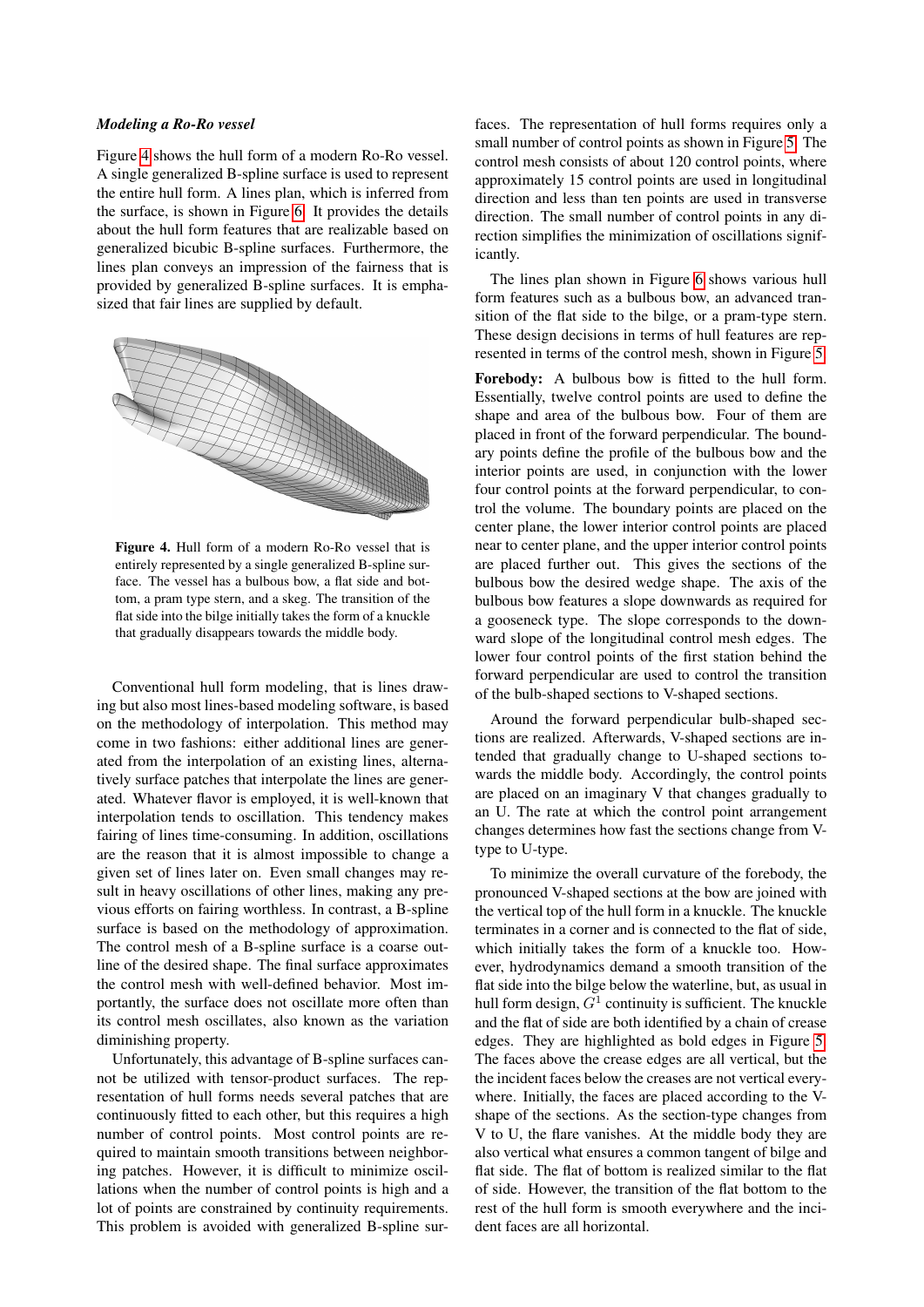

<span id="page-6-6"></span>Figure 5. Control mesh of the generalized B-spline surface that is used for the representation of a modern Ro-Ro vessel. The mesh consists of about 120 control points, where approximately 15 control points are used in longitudinal direction and less than ten points in transverse direction. Bold lines denote crease edges and thin lines denote smooth edges.

Afterbody: A pram type stern with a trim wedge is realized. Viewed laterally, the longitudinal edges of the control mesh are placed on a line with an angle towards the baseline that is the same as the desired angle between the buttocks and the baseline. An angle of about  $10^\circ$  is chosen. Towards the middle body this angle is gradually reduced until the longitudinal edges are horizontal. The length of this transition zone controls the radius in the buttocks. At the transom the longitudinal edges point downwards in order to introduce a trim wedge to the hull form. The submergence of the trim wedge is  $t = 30$  cm at the design draft.

A skeg is introduced to the hull form in order to assist course stability of the vessel. Crease edges are employed to model the boundaries of the skeg as knuckles. For a smooth transition of the skeg into the flat bottom a horizontal face is placed between the forward end of the skeg and the rear point at which the flat bottom starts to expand transversally.

## **Conclusions**

Subdivision is a method to define B-spline surfaces on control meshes of arbitrary topology. In that, subdivision addresses the fundamental limitation of B-splines in hull form modeling: its limitation to quadrilateral surfaces. To give credit to this contribution, this article refers to subdivision surfaces as generalized B-spline surfaces.

Relieved from the limitation to four-sided surfaces, complex hull forms can be entirely represented by a single B-spline surface. This simplifies hull form modeling significantly, but potentially eases downstream usage of the hull geometry as well because error-prone inconsistencies of the hull form geometry are avoided. The simplification of hull modeling is particularly evident when it comes to fairing. This term requires curvature continuity as well as a minimal number of inflection points, where the latter is the critical point in conventional linesbased modeling. In contrast, a B-spline surface does not oscillate more often than its control mesh does and hence gives the hull designer precise control in this manner.

It is described, how various hull form features are represented in terms of the control mesh. The lines plan in Figure [6](#page-7-12) gives the details about these features, but like-

wise the given main dimensions and coefficients illustrate the precise control about the hull characteristics.

Generalized B-spline surfaces are proposed to replace tensor-product B-splines for hull form representation. The bicubic B-spline surface described in this article offers a reasonable trade-off between a low degree, curvature continuity, and additional modeling features. They are successfully utilized for the representation of knuckles and, with limitations, tangent curves on the surface. However, the curvature across tangent curves and knuckles is always zero. This is potentially unfavorable in the context of hull modeling and future work will focus on this limitation.

#### References

- <span id="page-6-4"></span>Biermann, H., Levin, A., and Zorin, D. (2000). Piecewise smooth subdivision surfaces with normal control. In *Proceedings of the 27th Annual Conference on Computer Graphics and Interactive Techniques*, SIG-GRAPH '00, pages 113–120. ACM Press/Addison-Wesley Publishing Co.
- <span id="page-6-2"></span>Cashman, T. J., Augsdrfer, U. H., Dodgson, N. A., and Sabin, M. A. (2009). NURBS with extraordinary points: High-degree, non-uniform, rational subdivision schemes. *ACM Trans. Graph.*, 28(3):46:1–46:9.
- <span id="page-6-0"></span>Catmull, E. and Clark, J. (1978). Recursively generated b-spline surfaces on arbitrary topological meshes. *Computer-Aided Design*, 10(6):350–355.
- <span id="page-6-1"></span>Doo, D. and Sabin, M. (1978). Behaviour of recursive division surfaces near extraordinary points. *Computer-Aided Design*, 10(6):356–360.
- <span id="page-6-5"></span>Greshake, S. H. and Bronsart, R. (2015). High quality ship hull form representation based on subdivision surfaces. In *International Conference on Computer Applications in Shipbuilding 2015*, volume 2, pages 81–90.
- <span id="page-6-3"></span>Hoppe, H., DeRose, T., Duchamp, T., Halstead, M., Jin, H., McDonald, J., Schweitzer, J., and Stuetzle, W. (1994). Piecewise smooth surface reconstruction. In *Proceedings of the 21st Annual Conference on*